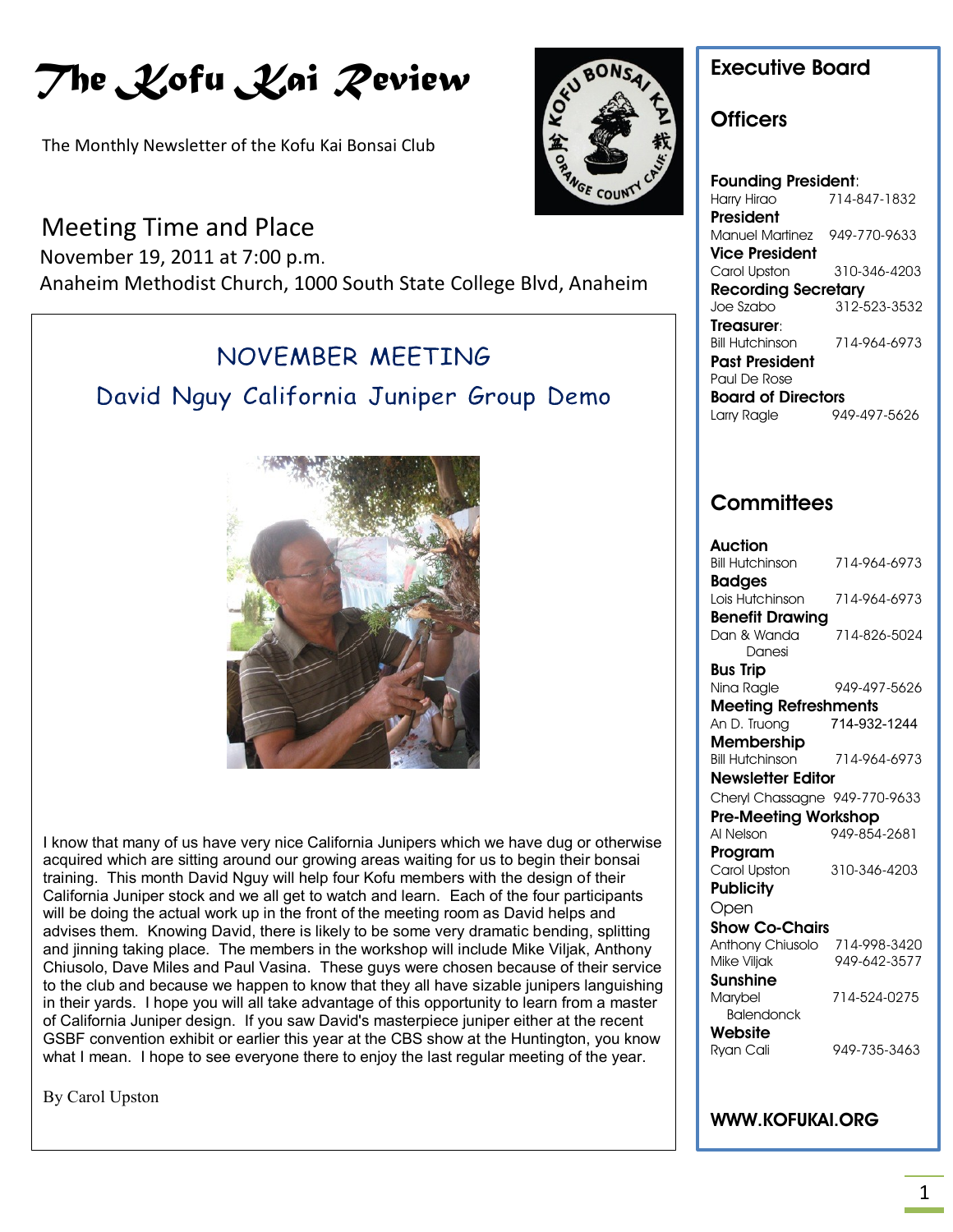# OCTOBER MEETING

At our November meeting Ted Matson critiqued a large variety of members trees, offering detailed analysis and advice on health and cultivation as well as development of the design. As always, it was a great opportunity for members to get very specific help with the care and refinement of our trees. Thanks Ted, for keeping us all on track and thinking about the continuous improvement of our Bonsai.



By Carol Upston

# **UP COMING EVENTS**

John Y. Naka Design Award: The American Bonsai Society in fellowship and remembrance of our American Grand Master is pleased to announce that the 2012 John Y. Naka award program is now open and accepting photographic entries from across the North American continent. The program is open to both professionals and hobbyists, competing separately, using either Native American plant material or plant material grown entirely in North America. All North American regional associations, local clubs, study groups and professional Bonsai educators are encouraged to enter trees of members or students of their organizations who exhibit the spirit of artistic design taught by John Naka. Entry deadline is April 1, 2012. Visit the ABS website at [http://absbonsai.org](http://absbonsai.org/) for details.

### **April 11, 12, 13, 14, 15, 2012**

### **Garden Grove, California**

**California Bonsai Society:** *55th Convention and Show* **at the Crown Plaza** Anaheim Resort, 12021 harbor Blvd. and starring the iron men of Naka, Frank Goya, Harry Hirao, Shig Miya, Ben Oki and Richard Ota. Also featuring Tomohiro Masumi, Ryan Neil, and Cheryl Manning, Kenji Miyata, David Nguy, Kathy Shaner and the members of CBS. There will be workshops, demonstrations, auctions, drawings, a huge vendor area and prizes & awards for early registrations. For registration information contact Elizabeth Partch at [elizabethpartch@yahoo.com](mailto:elizabethpartch@yahoo.com)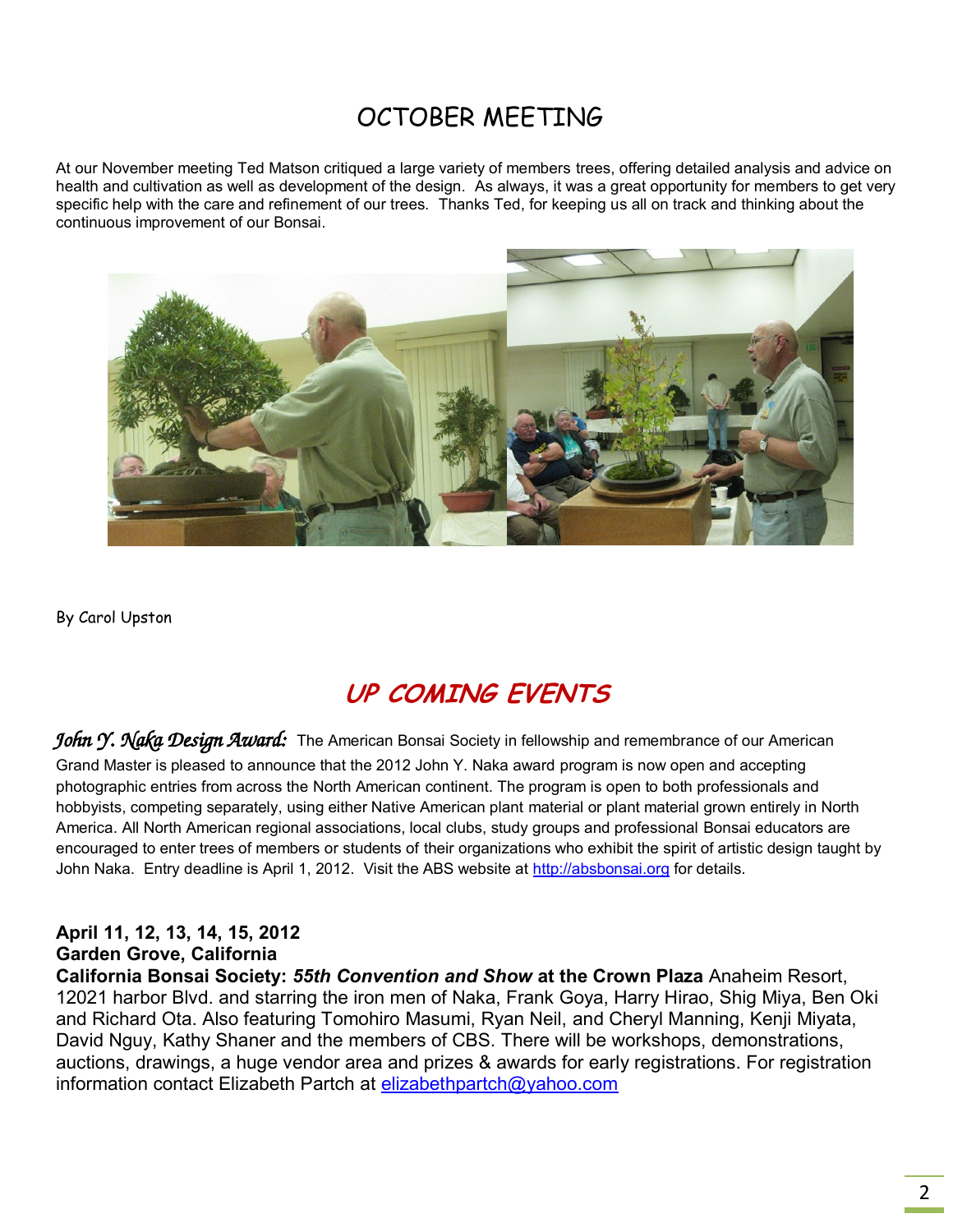

### Kofu Kai Christmas Party

Christmas is upon us and on December 10th we will be having our annual Christmas party. This year due to some cost cutting and generous donors we have done well. The board has decided to spend a little more than usual on the Christmas party to return some of our good fortune to our membership. As usual the event is a pot luck and we ask those attending to bring a favorite dish that will feed about 10 to 12. The club will provide the Ham, Turkey, soft drinks and wine for the event.

This event is one of the best raffles of the year and this one is shaping up to be spectacular. Santa's helpers are already out shopping for a wonderful selection of **g o o d i es . W e a l s o en c ou r a g e an y o n e w ho wi s h es t o d on a t e t o t h e r a ffl e t o d o s o, whi c h**  will make it just that much better.

Bringing food and donations is not mandatory and no one should feel obligated to do so nor stay away because they can't. We hope that all of our members come and join **t h ei r f el l ow B on s ai en t h u si a st s fo r a wo n d er fu l a ft e rn o on o f f o od an d so ci al i zi n g .**

Looking forward to seeing you there. December 10, 2011, Noon till 4pm, St Wilfrid Episcopal Church, 18631Chapel Ln, **Huntington Beach** 

**Manuel Martinez, President** 

#### **K O F U B ON S AI K A I - B ON SA I ID EA S**

#### **BY MARTY MANN**

#### **N O V E MB ER , 2 0 11 ( #7 6 )**

Fall is generally the climax of the luxurious growth of summer and the last spurt of activity before settling down for winter dormancy.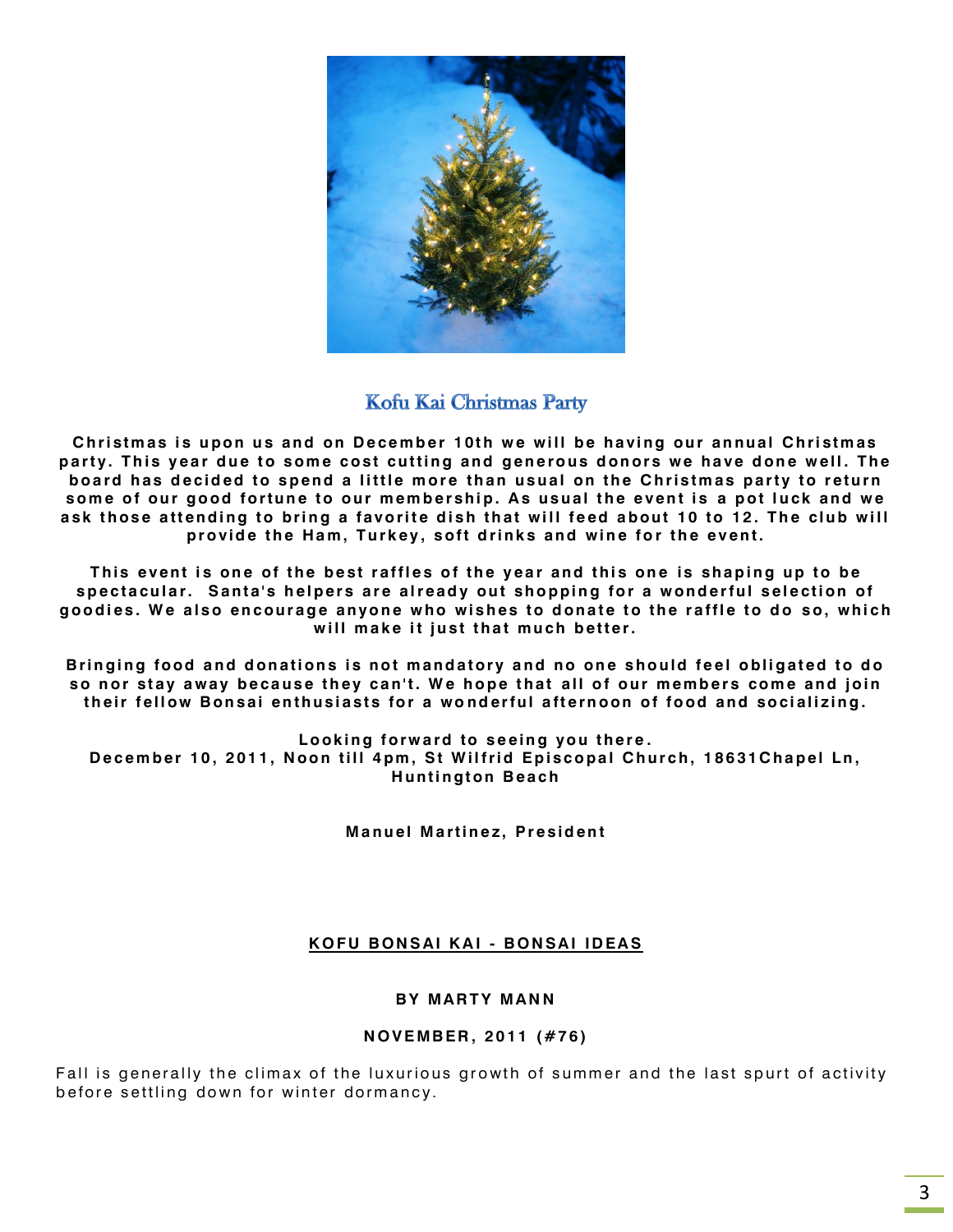As leaved begins to drop be sure to remove the trash around your trees and on the surface of your pots. If clean-up is neglected these areas become a refuse for slugs, sow bugs and other undesirable creatures.

Transplanting is permissible at this time of year, specifically Bamboo, Boxwood, Conifers, Hornbeams, Cotoneaster, Podocarpus, Privets, Pyracantha, Wisteria, Willows and most varieties of deciduous trees. The key to safe fall repotting is to minimize root disturbance and severe pruning but trees can be transferred into larger or different containers. If in doubt about the health or condition of a tree, wait until spring to repot.

As leaved begins to drop be sure to remove the trash around your trees and on the surface of your pots. If clean-up is neglected these areas become a refuse for slugs, sow bugs and other undesirable creatures.

Now is the time to anticipate and enjoy better autumn color by reducing watering time as well. As the length of the day's sunshine is shortened, the trees require less water. A balance must be maintained between the minimal watering and the loss of moisture by transpiration during intermittent warm spells.

Once the leaves on Trident Maple, Japanese Maple, Liquid Amber, Gingko, Hornbeam and other colorful deciduous trees begin to lose their vigor and drop, keep the bonsai areas and pot surfaces cleared. Remove trash promptly. Continue to spray benches with an allpurpose insecticide and a final spray of fungicide. Pests seem to make a final effort to destroy and injure trees as they feed heavily prior to moving into the pupa stage.

Light conditions begin to change. Trees that have had full sun exposure find themselves in more shade. So, watch the location of trees at this time of year and rotate them into more favorable light exposures allowing them to continue storing strength and food for the winter.

This is a good time to work on basic training and design. Remove the wire applied this past year. Check for wire cuts. New wire can be applied but avoid the curls and marks of previous efforts. In spite of this period of slow growth, fall and winter training can still be effective. Before spring approaches don't overlook the new wire since new growth quickly causes wire damage. Study improper branch placement – crossing, bars, up and down growth.

There is still time to give bonsai a last good feeding. Evergreen and conifers may be lightly fertilized on a regular basis through the winter months since they continue to grow in our mild climate. Use food with little or no nitrogen--mainly potash and phosphorous, a 0-10-10 fertilizer. Low nitrogen fertilizers build dormant buds and store food in the form of starch used to produce healthy growth in spring. This is especially important for fruiting and flowering trees. Specifically Azaleas, Crabapples, Ume and Pomegranates improve after late feedings.

#### **HAIKU POEM: By Marty Mann**

Wasted years can be renewed Awake and aglow New seasons will come

This article has been extracted from the recently published book called ' Bonsai Ideas'.© By Marty Mann. Material is not to be copied without publisher or author's **p e r m i ssi on N o v em b e r- 20 1 1**